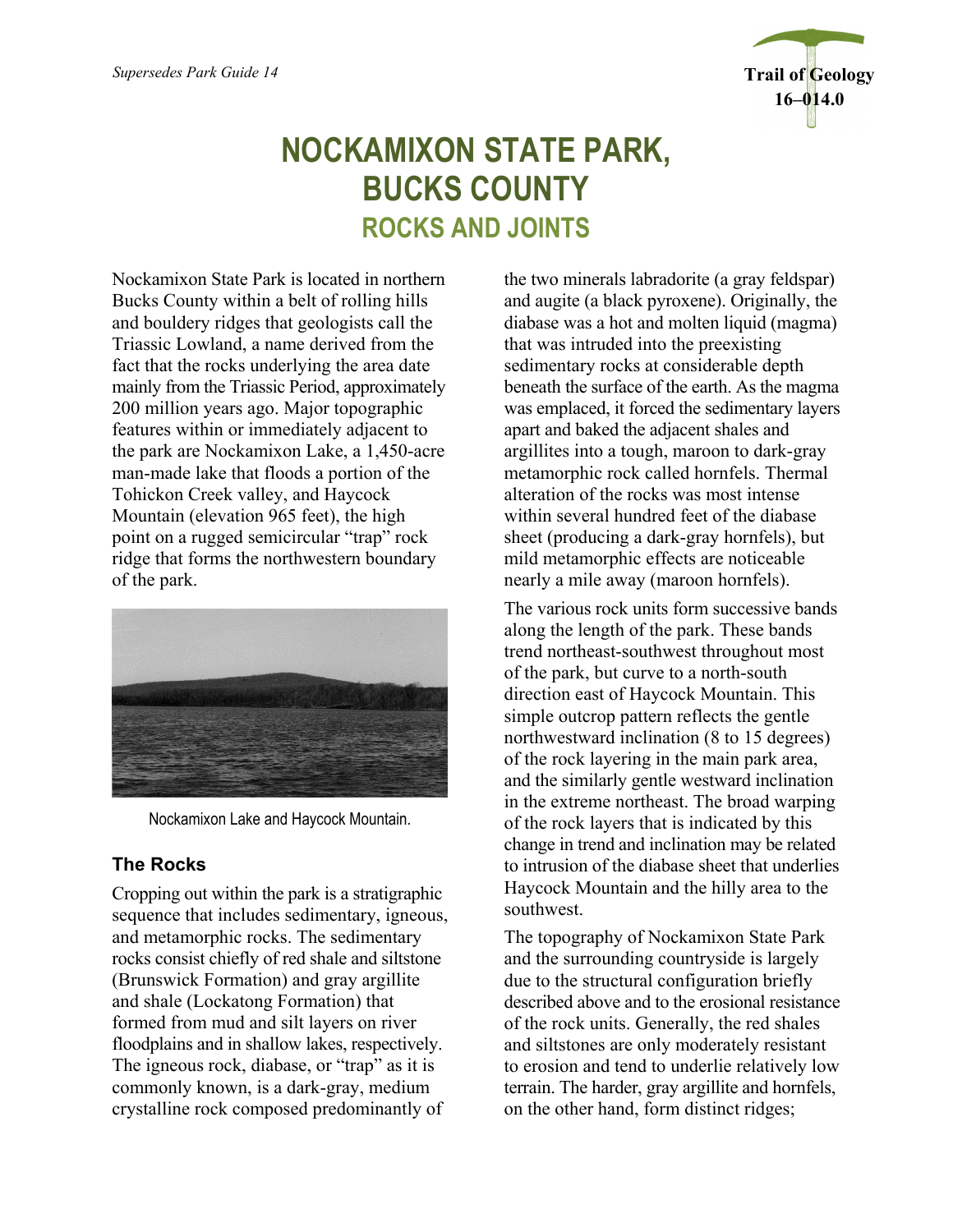especially notable is the well-defined ridge along the southeastern side of the park, the crest of which is followed by Ridge Road from Perkasie to Elephant. Diabase is the most resistant of all the rock units and forms Haycock Mountain and the rocky hills in the northwestern portion of the park.

#### **Joints**

Joints, or naturally occurring, mostly planar fractures, are extremely well developed in the rocks underlying Nockamixon Park. Several distinct groups, consisting of near-vertical fractures that repeat at regular intervals, are present at most outcrops. The overwhelming majority of the joints, however, trend northeastsouthwest and are inclined very steeply to the southeast. Generally, they are spaced less than 12 inches apart in the sedimentary rocks and hornfels and 12 to 48 inches apart in the diabase. Along with layering and numerous irregular curved fractures, the joints control the gross physical break-up of the rock masses by allowing the infiltration of air, water, and soil and the penetration of roots.



Joints in Lockatong argillite.

### **Features of Special Interest Sentinel Rock (1)**

Sentinel Rock is an erosional pinnacle of Brunswick red shale and siltstone located in the gap of Tohickon Creek about 1,000 feet downstream of the crest of Nockamixon Dam. This striking feature was formed by differential weathering along planar joints and irregular

curved fractures. Opening of the joints and curved fractures was probably initiated by frost wedging and solution (the rock is slightly limy) and accentuated by soil wedging and gravitational creep. Gradually, zones of more closely spaced joints and fractures were worn away, leaving areas of widely spaced joints, such as Sentinel Rock and other nearby ramparts, to stand out as erosional remnants. Various stages in the development of isolated pinnacles can be observed in ledges north and south of Sentinel Rock.



**Sentinel** Rock.

#### **Emergency Spillway of Nockamixon Dam (2)**

The emergency spillway of the large earthrock dam that impounds Nockamixon Lake is excavated in gray argillite and shale of the Lockatong Formation. Particularly evident in the spillway cut are the gentle northwestward inclination of layering and the splendid development of subvertical joints. About 365,000 cubic yards of rock were removed from the spillway, much of the excavated material being used in rock-fill portions of the dam. Excavation of the rock was greatly facilitated by its intense natural jointing.

Lockatong argillite, such as that exposed in the spillway and in roadcuts on Legislative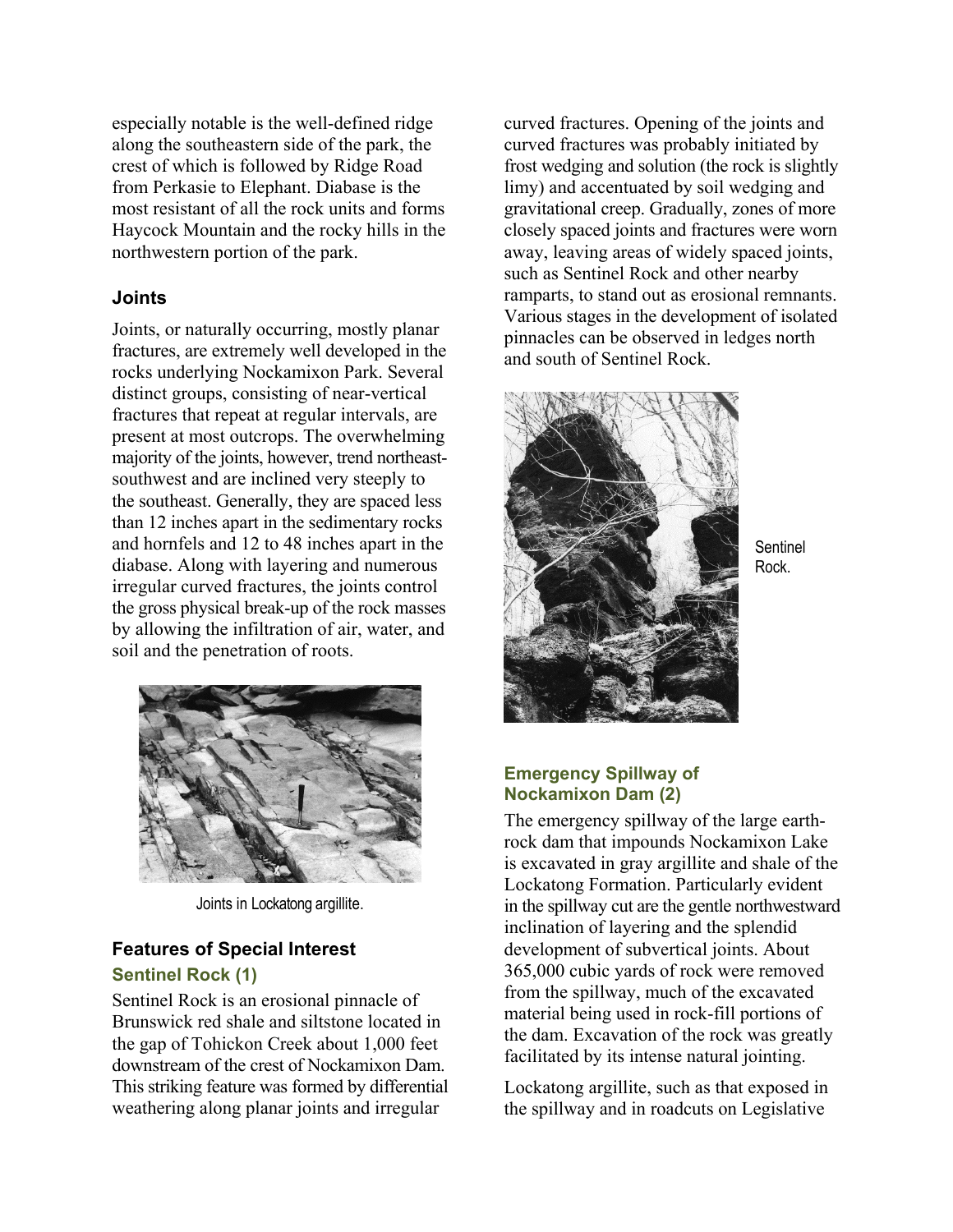

**SCHEMATIC CROSS SECTION** 



Emergency spillway of Nockamixon dam.

Route 386 immediately to the south, is a very tough, commonly limy rock that is highly valued as construction stone in southeastern Pennsylvania. A large quarry in this same belt of argillite is located at Harrow, about one mile northeast of the park.

#### **Tohickon Quarry (3)**

From 1936 until 1972, hornfels obtained from a large quarry just north of a rightangle bend in Tohickon Creek was used for a variety of construction purposes, including roadstone. When the land was acquired by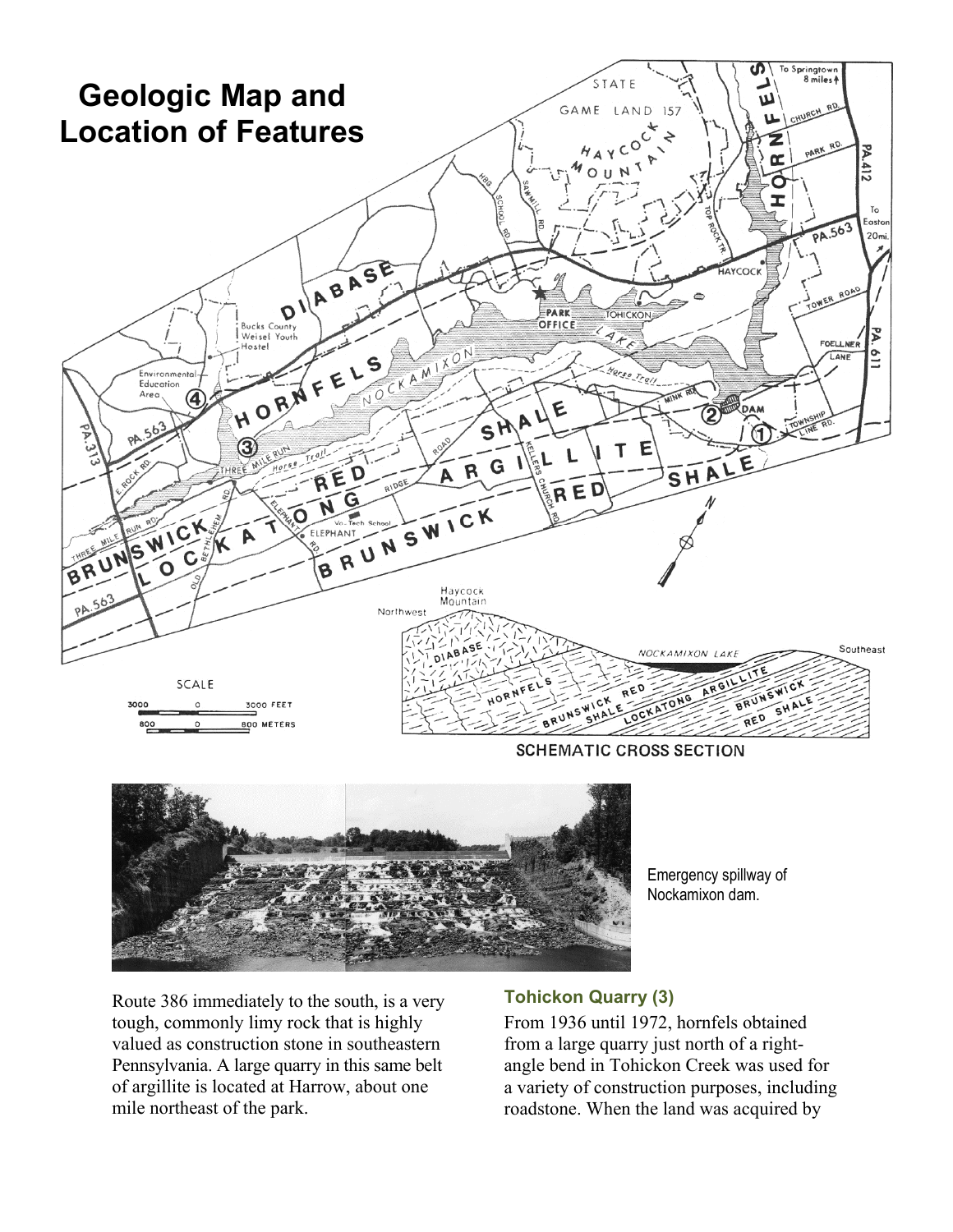the State, the steep walls of the quarry were graded to a moderate angle as a safety precaution. All that remains to remind us of this once-thriving operation is a large, partially flooded amphitheater on the hillside adjacent to Nockamixon Lake.

The hornfels in the quarry is a tough, darkbluish-gray, fine-grained rock that preserves its sedimentary layering despite intense thermal alteration by the nearby diabase sheet. One of the most interesting mineralogical features of the few ledges that are still exposed at the quarry site is the occurrence of large spherical nodules of olive-green epidote, a calcium-aluminum-iron silicate. These nodules, some of which are more than 2 inches in diameter, formed through chemical reactions between clay minerals and calcium carbonate during metamorphism of the original limy shale or argillite.



Good exposures of typical hornfels may be examined on the shore of Nockamixon Lake, just southwest of the old quarry area.

#### **Diabase Ledges and Boulders (4)**

The massive ledge of diabase that crops out on the northwestern side of Pa. Route 563 in the Environmental Education area is part of the same diabase sheet that forms Haycock Mountain. The wild, rather foreboding appearance of this outcrop is due not only to

the dark color of the diabase, but also to irregular blocky fragmentation along widely spaced joints, many of which have been opened by frost action and root wedging. Some of these joints appear to be crude columnar joints, i.e., fractures that form perpendicular to the upper and lower surfaces of a thick sheet of cooling igneous rock. Strongly jointed diabase ledges also create a low falls in Tohickon Creek about 1,000 feet southeast of the Youth Hostel.

Columnar joints in diabase ledge.



The northwestern edge of the park is typical of diabase terrains, in that the hillsides are strewn with large boulders that are formed by the chemical and mechanical weathering of blocks bounded by joints. Frost action and the expansion of hydrated clay minerals (derived from the weathering of the original igneous minerals) result in the peeling off of concentric sheets from the rock surfaces and the consequent formation of rounded boulders. Such boulders caused a great deal of difficulty during construction of the roads and parking areas in this portion of the park; they may be seen at numerous places along Pa. Route 563 between Haycock Mountain and the southwestern end of the park.

Because of its graininess and extreme toughness, diabase is probably an even better quarry stone than hornfels and argillite. The active diabase quarry at Rock Hill, about 2 miles southwest of the park, is one of the largest crushed-stone operations in Bucks County.

> **—**Jon D. Inners, Geologist Pennsylvania Geological Survey 1980